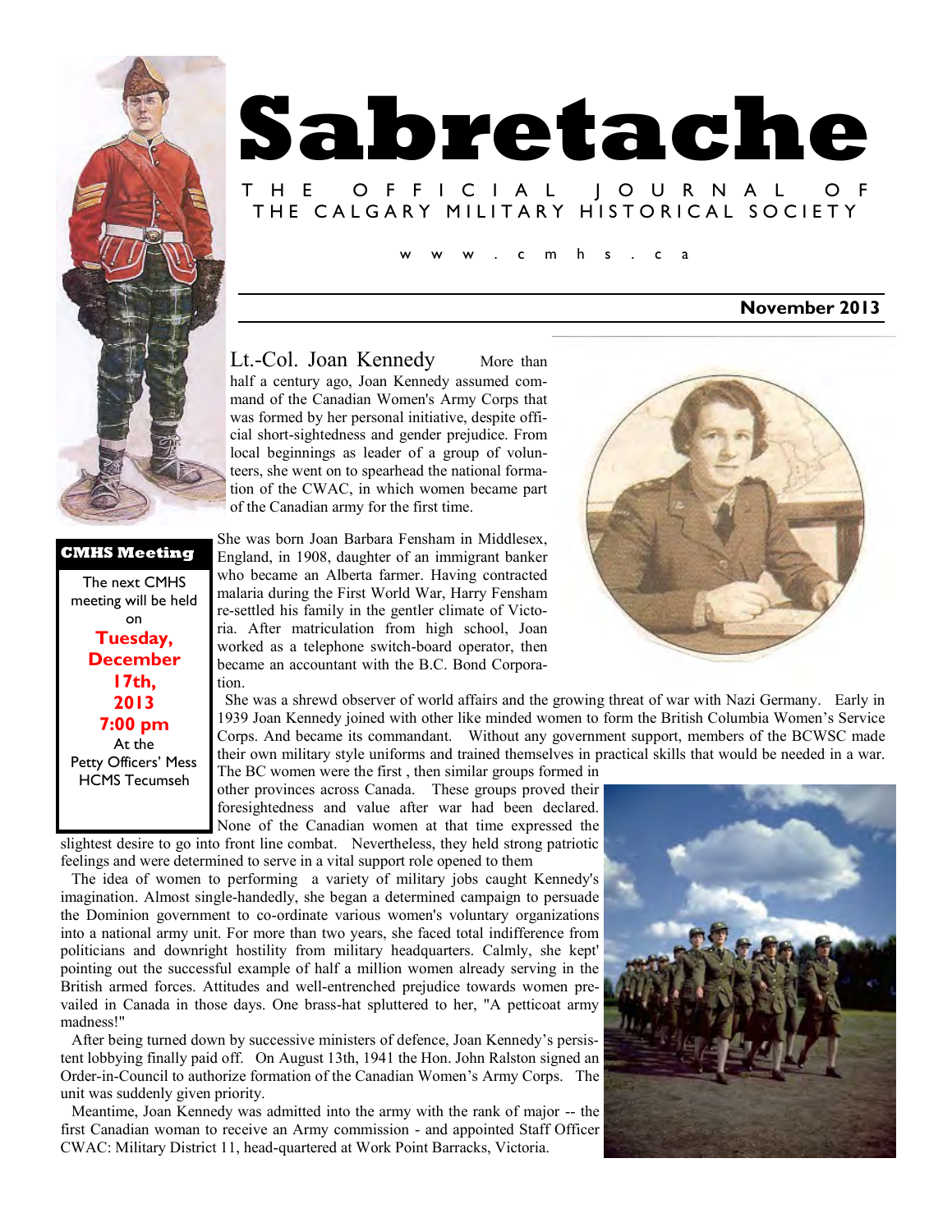

# **Notice of Next Meeting**

# The next CMHS meeting will be held on **Tuesday, December 17th, 2013 19:00 (7:00 pm)**

At the Petty Officers' Mess, HMCS Tecumseh.

Members are reminded that an offering of foodstuffs for the Legion Food Bank is considered your unofficial entrance fee to our regular scheduled meetings*.* 

The unofficial agenda of this meeting will be:

- Introduction of guests, Minutes of last meeting
- Correspondence, Membership report, Treasurer's report
- Old business / New business, Break, Show and Tell

The President, David Soltess , would like to invite everyone to remain after the meeting for an informal time of fellowship.

Even more of a novelty in Canada was the innovative sight of women in military uniform. CWACs were outfitted in well cut khaki tunics, shirts, and skirts, plus trousers usually worn only while on such duties as driving trucks. Each individual woman's clothing measurements were forwarded to Army Central Stores in Ottawa, so individual uniforms were tailor-made. Regulations required female recruits aged between 21 and 40, with a minimum height of five feet, weight no less than 105 pounds, and having

no dependents.. They were to have at least Grade 8 education, and be British subjects, as Canadian citizens were at the time. Basic training consisted of squad drill, marching, physical education, and military' deportment, but without any weapons instruction.

When critics suggested that rigid army life could turn females into masculine individuals, Kennedy snapped, "No, life in the CWAC will never rob a girl of her charm or her womanly qualities! Whatever tasks they undertake, they'll do them in a woman's way:" She was forthright about what were tasks to be expected. "Any woman who goes into this with the idea of finding glamour is entirely misled;" she said. "Her job will probably be pounding a typewriter, scrubbing floors, cooking, or something equally commonplace but necessary."

Kennedy's emphasis continued to be on training women capable of noncombat duties to relieve men for front-line service. Early requirements were for clerks, telephonists, cooks, and drivers. Eventually CWACs were performing scores of demanding military skills, including code-ciphering, motormechanics; and mapmaking.

Whatever their rank, women received only two-thirds the pay of a male soldier. female private got 90 cents per day, compared with \$1.30 for a man. Lt. Col. Kennedy's daily pay was \$6.70. (A man in an equivalent position, commanding an entire corps, usually held the rank of general.)

In 1943, after some understandable grumbling about inequality of earnings, CWAC pay was raised to 80 percent of a man's rate



Private Lowry, CWAC, tightening up the springs on the front of her vehicle, Chelsea & Cricklewood Garage, England, July 7, 1944.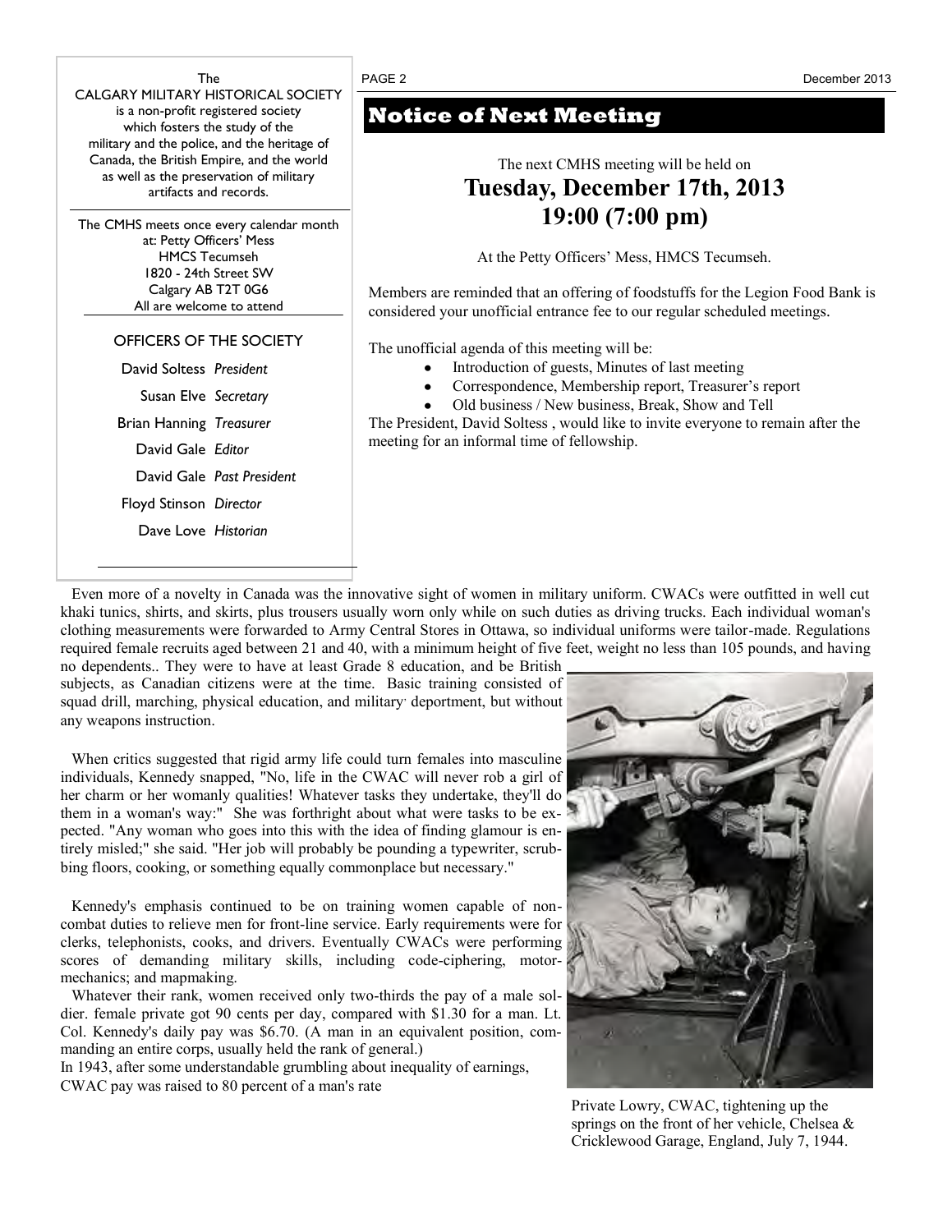# **Minutes of the last meeting**

## **Calgary Military Historical Society Minutes of Meeting held on October 16th, 2013**

**Meeting called to order** at 7:18 PM by President David S.

**Minutes-**no errors or omissions other than the usual complaints. Moved by Bob McP. and seconded by Susan E. All in favour.

**Treasures Report**-Treasurer Brian H. lists expenses and donations. Brian H. moves that report is accepted. Seconded by Mike C. Approved by members.

**Membership Report.** Membership report by Brian H. Total of 33 members. Looking for renewals. **Old Business** 

Pres. David S. reports and discusses with member on the Annual New Years soiree. Making arrangements for the group to meet at Legion on second Friday of January.

Pres. David S. discusses "Constitutional Amendments. Discussion of issues and member are to check it over . And more ideas or changes and members should pass these on to the Dave L. To be returned to next meeting for final imput.

### **New Business,**

David G. Mentions the "Vimy Foundation" and the work they do. The organization is involved with sending Canadian students on tours of Vimy and other sites. They are also involved with building a new interpretive centre at the memorial. Discussion of how we can get involved and help follows. Suggestion of funding or partially funding a local student is brought up by other members. David to contact member James B and find out more about the group.

Pres. David S. discusses Maurice Harvey Award and notifies members that they will vote on awarding this to a member at the next meeting. Also wants our book auction renewed with new books. **Members are asked to donate new books for the next meeting.**

Auction—Books donated by members are auctioned off and proceeds to the Club.

**Break. Draw** by ticketmiester Neil. Many happy winners.

### **Show and Tell**

David G. Shows Chinese presentation certificates and medals awarded to a pilot of the 436 Squadron for his work in the Burmese part of WW2.

Barry E.—3 different Lord Strathcona badges. Discusses original badges and Booker's book. Mentions how militia badges were used until the group ran out of them even if there were changes in that time to the official badges.

Alan Mck.—QSA medal discussion. Also comments on his poor marksmanship during a recent elk hunt at the Suffield Station in Southern Alberta.

Bob McP.– Shows WW1 German, Prussian Medal group and explains it. Also shows Scottish Merk 1682 and Japanese coin 1862.

Mike C.—2014 Medal Yearbook. Medals found in England. Boer War Q.S.A's for different units. Coronation pass 1902 and US War Correspondent badge. Etc.

Darrel K.—Discusses Russ Boyles and family medals. Korean War Memorial Cross and papers.

**Motion to adjourn**. Moved by Stuart E and seconded by Barry E. Meeting adjourned at 8:37 PM.